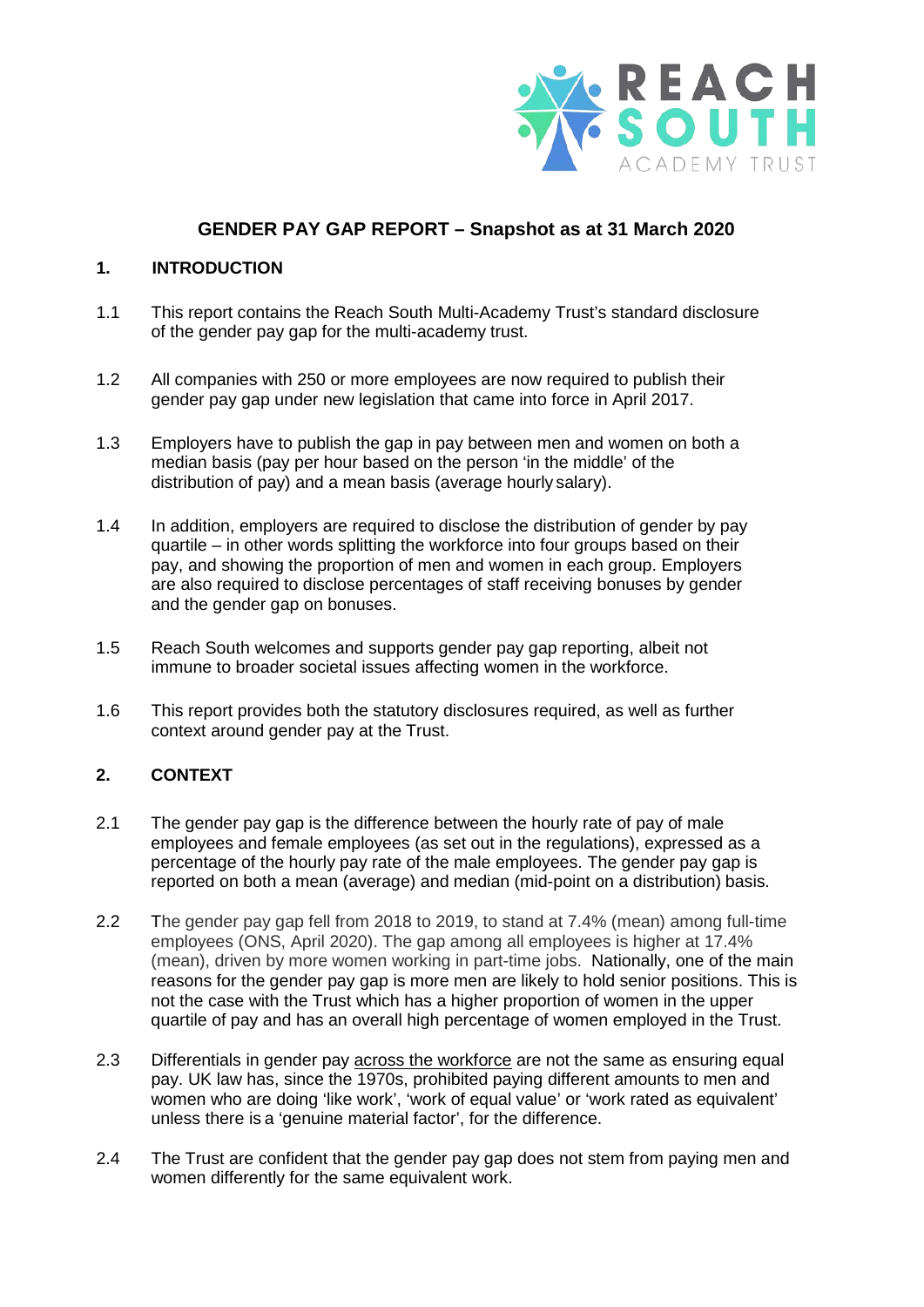

#### **3. GENDER AT REACH SOUTH MULTI ACADEMY TRUST (SNAPSHOT AT 31 MARCH 2020)**

- 3.1 Overall the Trust has an 81% female and 19% male workforce. This is male employees and female employees. This is an increase in the male workforce of 7% and is based on Millbay Academy joining the Trust on 1 March 2018, who employ a higher proportion of male staff.
- 3.2 The overall average gender pay gap as at 31 March 2020 is 25.10% in favour of men, compared to the UK mean, which is reported by the Office of National Statistics as 17.4% for data submitted in April 2020. The national average pay gap in Education of which 471 Academy Trusts reported on 31 March 2018, was reported as 31.7% in favour of men. The Trust's average gender pay gap is lower than the national average for Academy Trusts based on available data for 2018 and is showing a year on year decrease.
- 3.3 The fact that there are more women in teaching and support roles (lower paid quartiles) is the major driver of the overall pay gap. Our analysis shows that almost all the pay differential is driven by this factor. Such structural demographics are recognised by the UK government as being the single most significant factor in the overall gender pay gap.

### **5. STATUTORY DISCLOSURES**

5.1 The tables below show the overall median and mean gender pay gap and other data required by statute, based on the hourly rates of pay to those employed on the snapshot day of 31 March 2020.

#### **Difference in mean and median hourly rate of pay for all employee**

|                                                      | Difference in the mean<br>hourly pay | Difference in the<br>median hourly pay |
|------------------------------------------------------|--------------------------------------|----------------------------------------|
| Reach South pay gap. %<br>difference male to female  | 25.1%                                | 37.12%                                 |
| 2020 National pay gap %<br>difference male to female | 7.3% (Gov data)                      | 15.5% (ONS Data)                       |

This is an improvement in both the mean and median gender pay gap rates in the previous recording period (31 March 2019). The median pay gap is high as a significant number of women work in schools in part time capacity in lower paid roles, such as cleaning, mealtime assistants, breakfast club assistants etc. It is also because a number of these roles are part-time and women fill more part-time jobs, which have lower hourly median pay than full-time jobs than men.

#### **5.2 No bonuses were paid to employees for the reporting period.**

#### **Proportion of male and female employees according to quartile pay bands**

|                                                         | <b>Quartile 1</b><br>Lower | <b>Quartile 2</b><br><b>Lower Middle</b> | <b>Quartile 3</b><br><b>Upper Middle</b> | <b>Quartile 4</b><br><b>Upper</b> |
|---------------------------------------------------------|----------------------------|------------------------------------------|------------------------------------------|-----------------------------------|
| Males (% males to<br>all employees in<br>each quartile) | 8                          | 10                                       | 29                                       | 28                                |
| Female (% females<br>to all employees in                | 92                         | 90                                       | 71                                       | 72                                |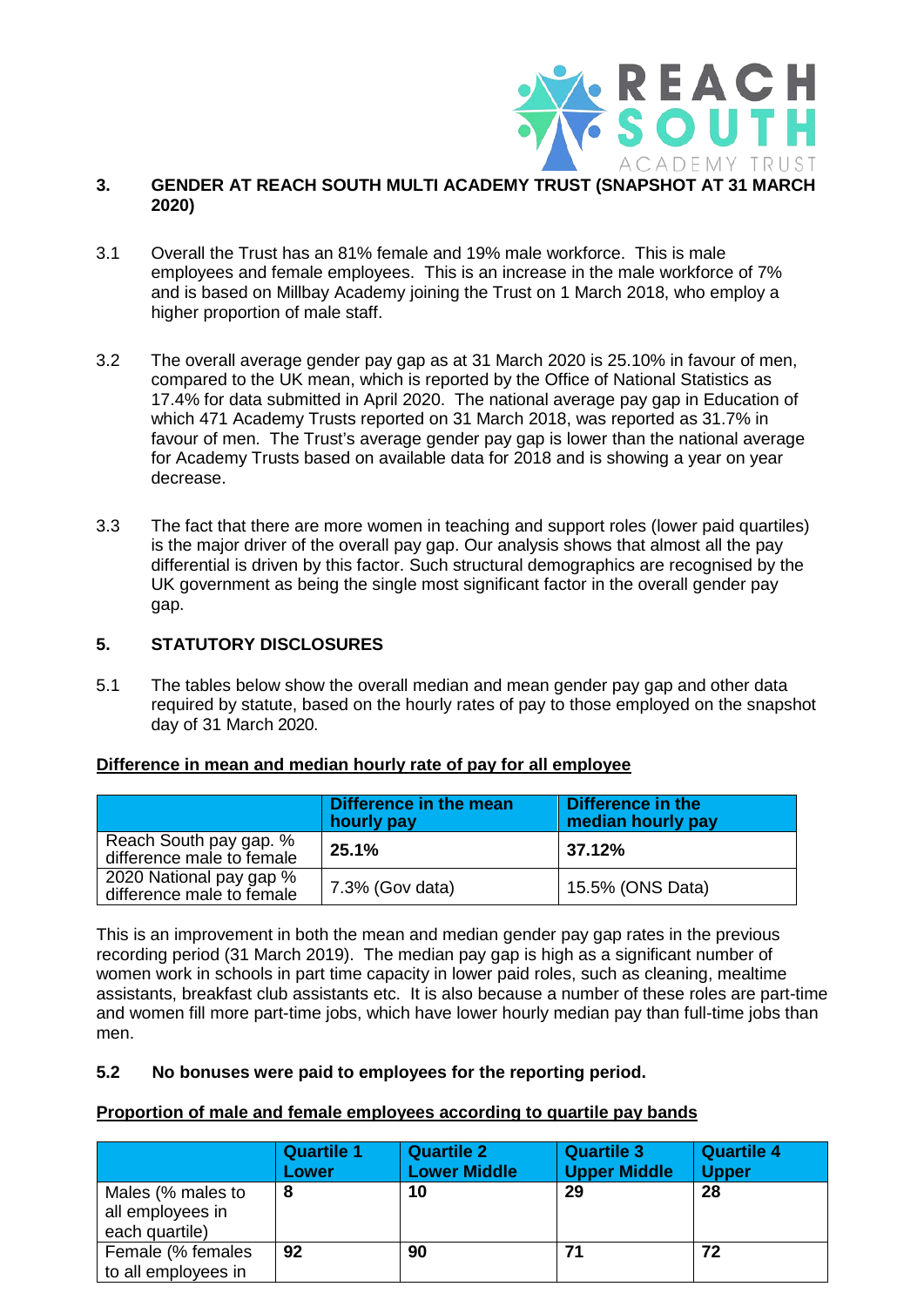

| each quartile)    |       |          |       |        |
|-------------------|-------|----------|-------|--------|
| Average pay gap – | 1.98% | $-0.10%$ | 5.12% | 11.34% |
| difference in pay |       |          |       |        |
| (female to male)  |       |          |       |        |

- 5.3 As can be seen from the above, the higher the quartile the greater the average pay gap in favour of men, with 11.34% average pay gap in favour of men in the upper quartile It is important to note that this is a reduction of 6.36% on the previous years reporting, and there are improvements each year.
- 5.4 It is interesting to note that the second quartile is showing a small gender pay gap in favour of women. The majority of staff in these roles are Teaching Assistants, Caretakers and Administrators and these are mainly full time roles worked term time or all year round.
- 5.4 In all quartiles the Trust has a higher proportion of women. This illustrates that the overall pay gap is a result of a higher number of women in lower paid, part-time roles.

# **6. HOW DOES OUR PAY GAP COMPARE TO OTHERS?**

6.1 Our mean average gender pay gap is 25.1% in favour of men. The national average gender pay gap is 5.5% and the national average gender pay gap across MATs is 31.7% (March 2018). Our gender pay gap is significantly higher than the national average and lower than that of the average for Academy Trusts. It is important to note that this report compares data for other Academy Trusts from March 2018 therefore if there is a trend towards the gap widening in the Academy Trust context then this is not a true comparison. Due to the Covid-19 pandemic not all Multi Academy Trusts reported their data.

## **7. MANAGEMENT RESPONSE**

- 7.1 The Trust has considered its data on gender and pay rates, noting that the reasons for pay differentials are almost entirely due to types of occupation, make-up of the workforce with more women in lower paid and part-time roles.
- 7.2 The data demonstrates that women have equal opportunity to men in securing senior roles within the Trust at the highest level. However, the Trust also recognise that there are significantly higher proportions of women working in support roles (within the lower quartiles). This may be as a consequence of eg. having and caring for children which can change what is wanted from a job – (nb. see data from the Office from National Statistics, which confirms this as an issue).
- 7.3 The Trust seeks to maximise opportunities for all employees, regardless of gender, through inclusive flexible working approaches, recruitment processes and training and development opportunities which apply at all organisational levels.
- 7.4 The Trust recognises that further work is required to address the differentiation in the highest quartile, as it shows there is still a sizeable pay gap between men and women of 11.34%.
- 7.5 Whilst understanding that these issues face all companies and the education sector in particular, the Trust recognises its responsibilities to address the gender pay gap. The Trust will continue to:
	- Develop a set of data and management information: that is regularly updated to monitor different aspects of the Gender Pay Gap including talent management,